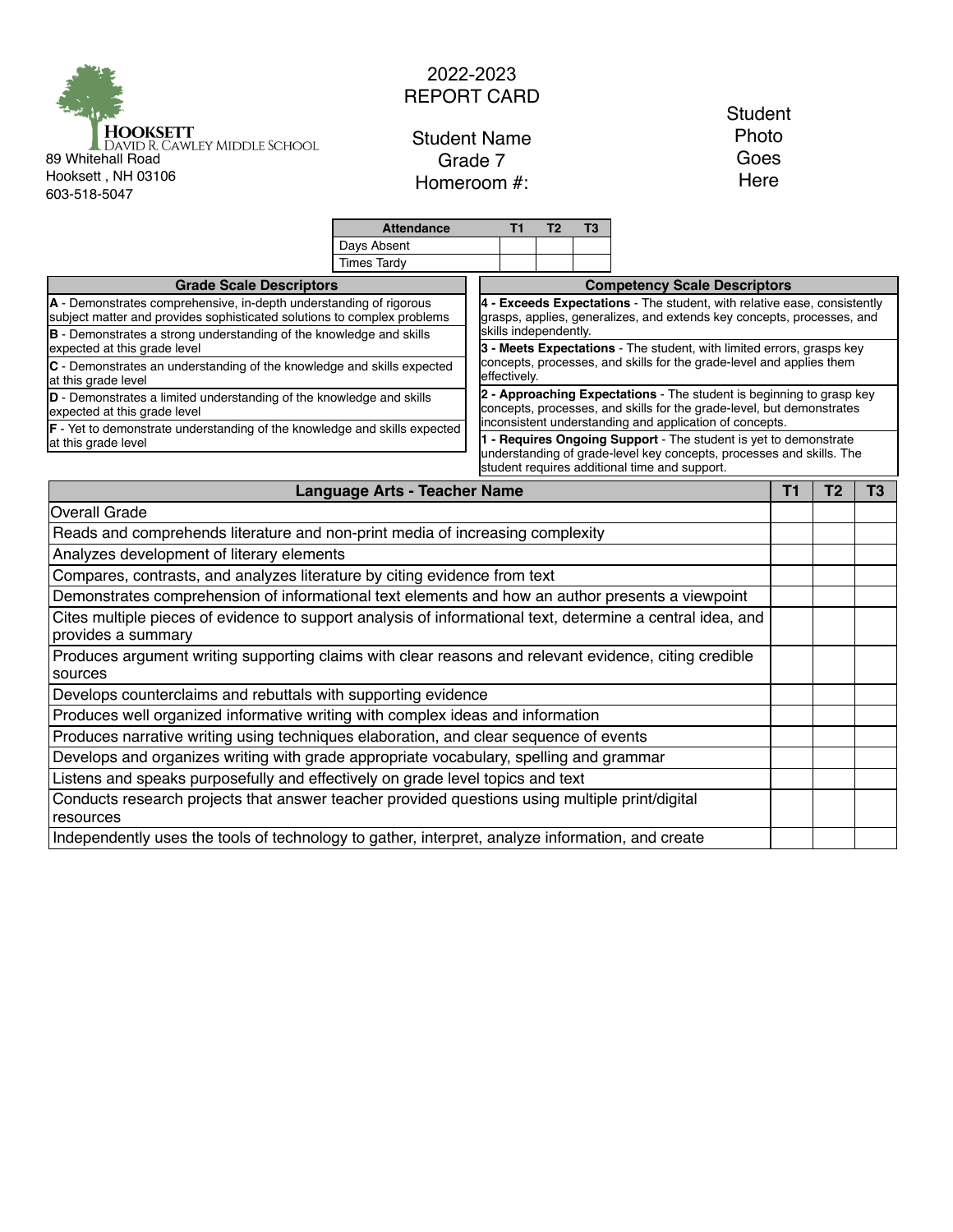| <b>Mathematics - Teacher Name</b>                                                                                              | ш |  |
|--------------------------------------------------------------------------------------------------------------------------------|---|--|
| Overall Grade                                                                                                                  |   |  |
| Uses proportional relationships to solve real-world ratio and percent problems                                                 |   |  |
| Performs all operations with rational numbers, such as fractions, decimals, and integers                                       |   |  |
| Constructs and solves multi-step algebraic expressions and equations to interpret real-world problems                          |   |  |
| Constructs geometric figures to solve problems involving angle relationships                                                   |   |  |
| Solves real-world problems involving area, surface area and volume                                                             |   |  |
| Creates and interprets random samples to draw inferences and produce models                                                    |   |  |
| Investigates and evaluates the probability of events in a given model                                                          |   |  |
| Problem Solving: Uses a range of strategies and mathematical models to interpret and solve real-world<br>problems              |   |  |
| Communicating Reasoning: Constructs viable arguments to support their own reasoning and to critique<br>the reasoning of others |   |  |

| <b>Science - Teacher Name</b>                                                                                                |  |  |  |  |  |
|------------------------------------------------------------------------------------------------------------------------------|--|--|--|--|--|
| <b>Overall Grade</b>                                                                                                         |  |  |  |  |  |
| Plans and carries out investigations                                                                                         |  |  |  |  |  |
| Analyzes and interprets data                                                                                                 |  |  |  |  |  |
| Observes, predicts and analyzes patterns to generate questions and make predictions                                          |  |  |  |  |  |
| Uses the cause and effect relationship to predict events in new contexts                                                     |  |  |  |  |  |
| Uses measurements to quantify scale, proportion and quantity to show relationships                                           |  |  |  |  |  |
| Shows how individual systems can be related to other systems, larger or smaller, and how systems<br>interact with each other |  |  |  |  |  |
| Explains how both matter and energy are conserved within a system                                                            |  |  |  |  |  |
| Identifies and analyzes the relationship between componentOs structure and function                                          |  |  |  |  |  |

| Social Studies - Teacher Name<br>Τ1                                                                                          |  |  |  |             |                                                                                             |  |             | Τ3 |  |
|------------------------------------------------------------------------------------------------------------------------------|--|--|--|-------------|---------------------------------------------------------------------------------------------|--|-------------|----|--|
| Overall Grade                                                                                                                |  |  |  |             |                                                                                             |  |             |    |  |
| Distinguishes the powers and limits of the 3 branches of government, federal and local public officials<br>and bureaucracies |  |  |  |             |                                                                                             |  |             |    |  |
| Recognize issues and problems in government and civil society                                                                |  |  |  |             |                                                                                             |  |             |    |  |
| Determines how laws and public policies impact changing societies                                                            |  |  |  |             |                                                                                             |  |             |    |  |
| Analyzes the role of innovation and entrepreneurship in a market economy                                                     |  |  |  |             |                                                                                             |  |             |    |  |
| Analyzes cultural and environmental differences between places                                                               |  |  |  |             |                                                                                             |  |             |    |  |
| Explains how changes in transportation and technology influence human settlements and cultural<br>practices                  |  |  |  |             |                                                                                             |  |             |    |  |
| Evaluates multiple causes and effects of events and developments in the past                                                 |  |  |  |             |                                                                                             |  |             |    |  |
| Analyzes multiple cultural factors that influenced the perspectives of people during different historical<br>eras            |  |  |  |             |                                                                                             |  |             |    |  |
| <b>Health and Wellness 2 - Teacher Name</b>                                                                                  |  |  |  | Q1 Q2 Q3 Q4 | <b>Industrial Tech - Teacher Name</b>                                                       |  | Q1 Q2 Q3 Q4 |    |  |
| <b>Overall Grade</b>                                                                                                         |  |  |  |             | Overall Grade                                                                               |  |             |    |  |
| Knows and understands the influence of<br>outside factors on personal choices                                                |  |  |  |             | Demonstrates skills using tools, machines<br>and material to effectively produce a tangible |  |             |    |  |
| Demonstrates the ability to practice safe                                                                                    |  |  |  |             | product                                                                                     |  |             |    |  |

Demonstrates the ability to practice safe

behaviors and analyze risks

Effectively applies problem solving

techniques